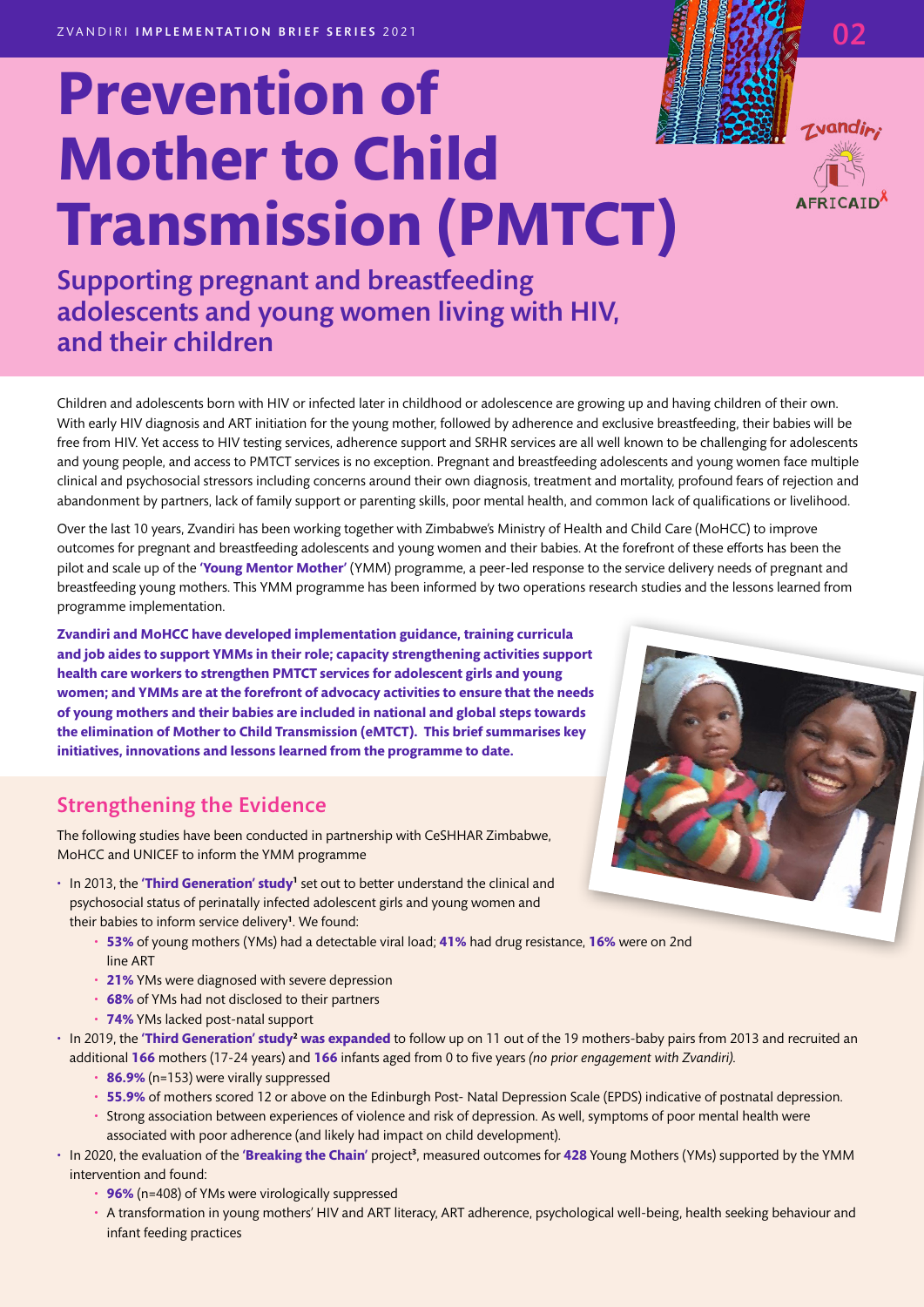

- Significant effect on partner disclosure and testing:
	- **65%** (n=229) of the YMs' partners tested HIV positive. Among partners who tested HIV negative, **98%**, n=94) were linked to PrEP; **100%** (n=242) partners testing HIV positive were linked to ART

### Advocacy

- Development of mixed media advocacy campaigns to promote awareness of the rights and needs of pregnant and breastfeeding adolescent girls and young women
- Integration of Young Mentor Mothers in the EMTCT national validation process
- Participation in the Global Learning Session on HIV-affected Adolescent Mothers and their Children in Sub-Saharan Africa, led by WHO & CCABA in Geneva, 2019



## Guidelines, Curricula and Tool Development

Zvandiri has supported or led the development of materials to inform service delivery for young mothers:

- Development of a **Young Mentor Mother training curriculum for training and mentorship of Young Mentor Mothers**
- Development of a **Young Mother Support Group curriculum**
- Development of a **Young Mentor Fathers curriculum**
- Participation of Young Mentor Mothers in the development of an integrated **information packet for adolescent girls and young women**
- Development of **Standard Operating Procedures for Zvandiri Mentors and Young Mentor Mothers** to guide the provision of PMTCT services to support pregnant and breastfeeding adolescent girls and young women and their babies
- Development of **counselling tools and IEC materials** to support information sharing and counselling for pregnant and breastfeeding adolescent girls and young women living with HIV
- Creation of **Early Childhood Development** tools for use at Young Mother Support Groups



Collaborating with WHO and CCABA to inform guidance and programming for adolescent mothers and their children



The work of YMM is supported by a range of guidance, curricula and implementation tools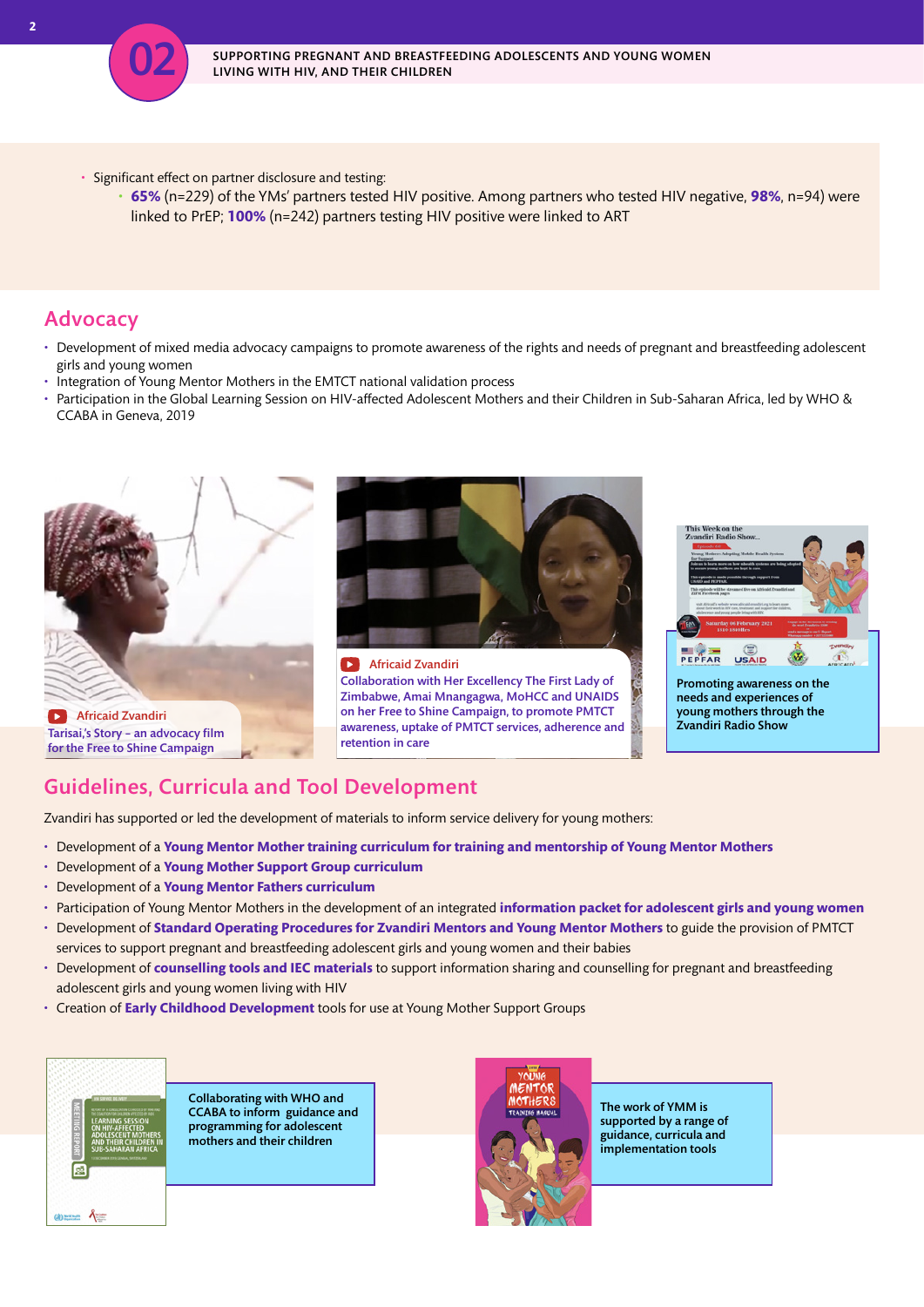#### ZVANDIRI IMPLEMENTATION BRIEF SERIES 2021

## Strengthening the workforce

- Zvandiri has supported the MoHCC in strengthening the workforce at different levels:
- Training and mentorship of YMMs to provide PMTCT-related information, counselling, support and linkage to services for their HIV positive peers
- On-site mentorship of Health Care Workers on PMTCT for adolescent girls and young women and the YMM programme
- Training of Health Care Workers as support group leaders for the young mothers' support groups
- Pilot of the Young Mothers' Lounge an SMS-based support group for Young Mentor Mothers

## Service Delivery

#### **Support pregnant and breastfeeding AGYW to know, understand and accept their HIV status. Support partners and other children of AGYW to know, understand and accept their HIV status**

- HTS Mobilization: index case testing, self-testing and linkage to services
- HTS Information and counselling
- Disclosure counselling and support

#### **Support adolescents and young people to access the post-test support services they need**

- Linkage to HIV prevention services, including PrEP
- Linkage to HIV treatment, care and support services

#### **Support pregnant and breastfeeding young mothers to access antenatal, delivery and post-natal support services**

- Linkage to ANC/PMTCT
- Support in ensuring that the young mother is ready for delivery and ensuring they have the package of supplies and access to selected clinic
- Linkage to viral load and Early Infant Diagnosis (EID) services for young mothers and their babies at the correct times

#### **Provide information, counselling and support for ART and adherence, psychosocial well-being and mental health, pregnancy, delivery and infant care, and sexual and reproductive health counselling for young mothers and their partners**

- During home visits in the homes of their clients, weekly / monthly according to their clinical and psychosocial needs
- In the health care facilities, weekly / monthly, under the supervision of the clinic

#### **Identify young mothers and their HI or HE infants who need further assessment, management and support, and refer**

- Poor health, Opportunistic infections including TB
- Poor adherence, possible treatment failure
- Poor follow up with appropriate lab testing for mother and/or baby
- Psychosocial and mental health conditions
- Social protection challenges
- Disabilities

#### **Assist in running support groups for young mothers living with HIV**

- Community or health facility-based groups
- ART refill groups
- Provide adherence and clinic reminders
- SMS, WhatsApp, Home Visits

#### **Find young mothers living with HIV who are lost to follow up**

• Home Visits, SMS, WhatsApp

**Plan and implement services in partnership with the clinic and Zvandiri Mentors** 

**at all times, as well as other key stakeholders** 

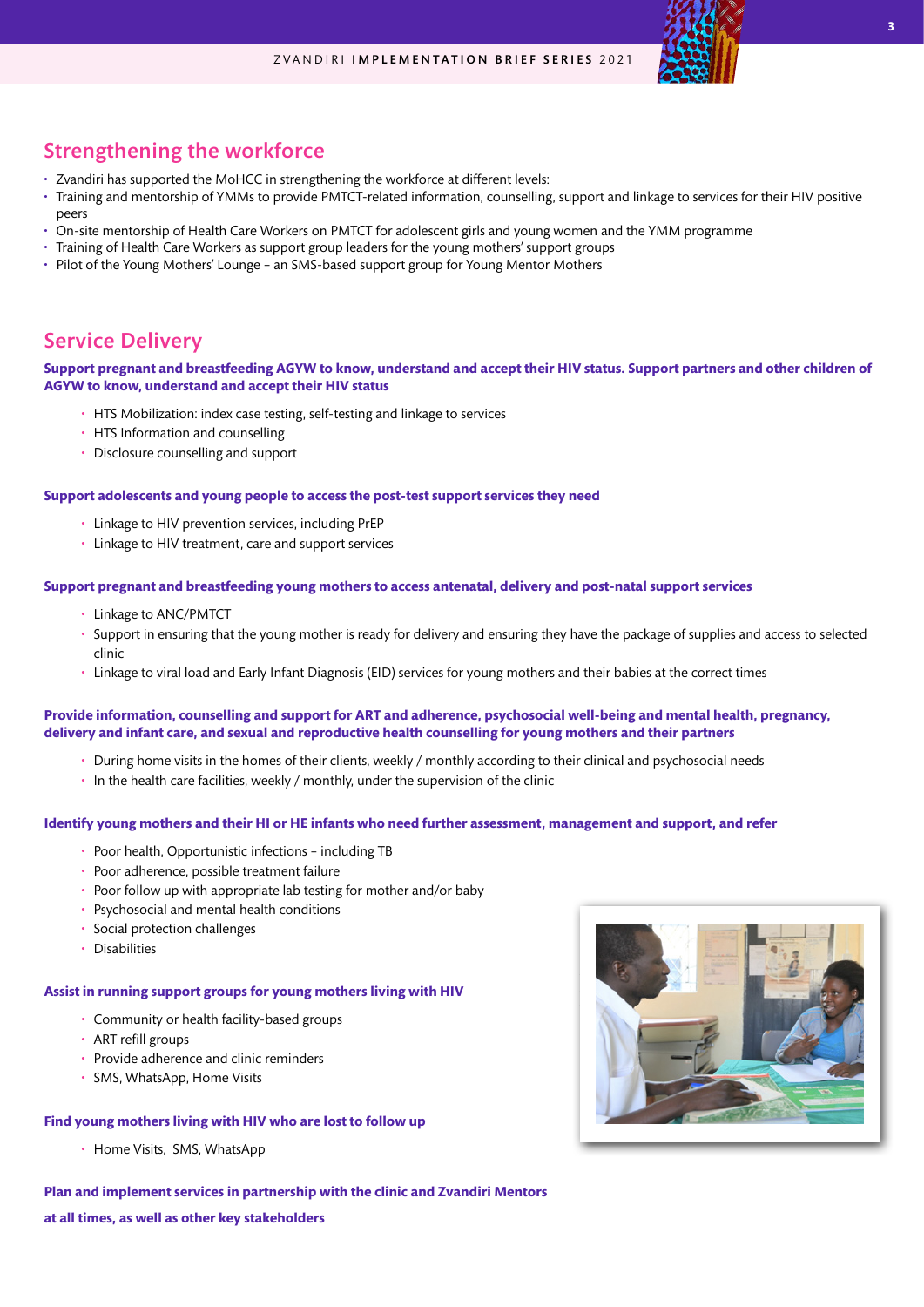

## Results

- **72** Young Mentor Mothers trained and mentored by MoHCC and Africaid
- **1671** Young pregnant and breastfeeding mothers (YMs) are being supported by the YMMs
	- **96%** of supported young mothers are virally suppressed
		- **98%** of babies are HIV negative at final outcome on cessation of breastfeeding (2% MTCT rate)
	- **62%** partners tested HIV positive
		- **99%** initiated on ART
		- **72%** of HIV negative partners initiated on PrEP





Young Mother Support Groups Home Visits by YMMs for young mothers, their partners and infants

## Lesson learned and Recommendations

- Young Mentor Mothers are an effective, acceptable cadre in the provision of PMTCT services for AGYW.
- The integration of trained, mentored YMMs within the national EMTCT programme has closed gaps in the PMTCT cascade and improved outcomes for AGYW and their babies, with <1% MTCT in this cohort.
- A package of peer-led, community and facility-based support services ensures a differentiated response for individual AGYW with different needs and experiences.
- Young women living with HIV regardless of mode of transmission confront a number of clinical and psychosocial challenges which affect their health and well-being and that of their infants.
- YMMs play a critical role in supporting other young mothers to make safe, informed decisions around onward disclosure to partners and subsequent uptake of HIV testing, prevention, treatment and care services by those partners, including HIV self-testing, PrEP and ART.
- There is need to integrate GBV interventions within YMM services to promote the well-being and safety of young mothers and their infants as well as ART adherence, retention and onward disclosure by young mothers and the uptake of HIV services by partners.
- Given the high risk of common mental disorders in this population, and the impact of this on maternal adherence (and likely child development as well) targeted mental health and parenting interventions for mothers and fathers need to be scaled up. ECD interventions and nutritional support interventions are needed for HIV exposed babies.
- There is need to strengthen referral systems from local clinics to hospitals and from the hospitals to the clinics to ensure that infants are given the recommended care for example, Nevirapine, Cotrimoxazole prophylaxis and Early Infant Diagnosis